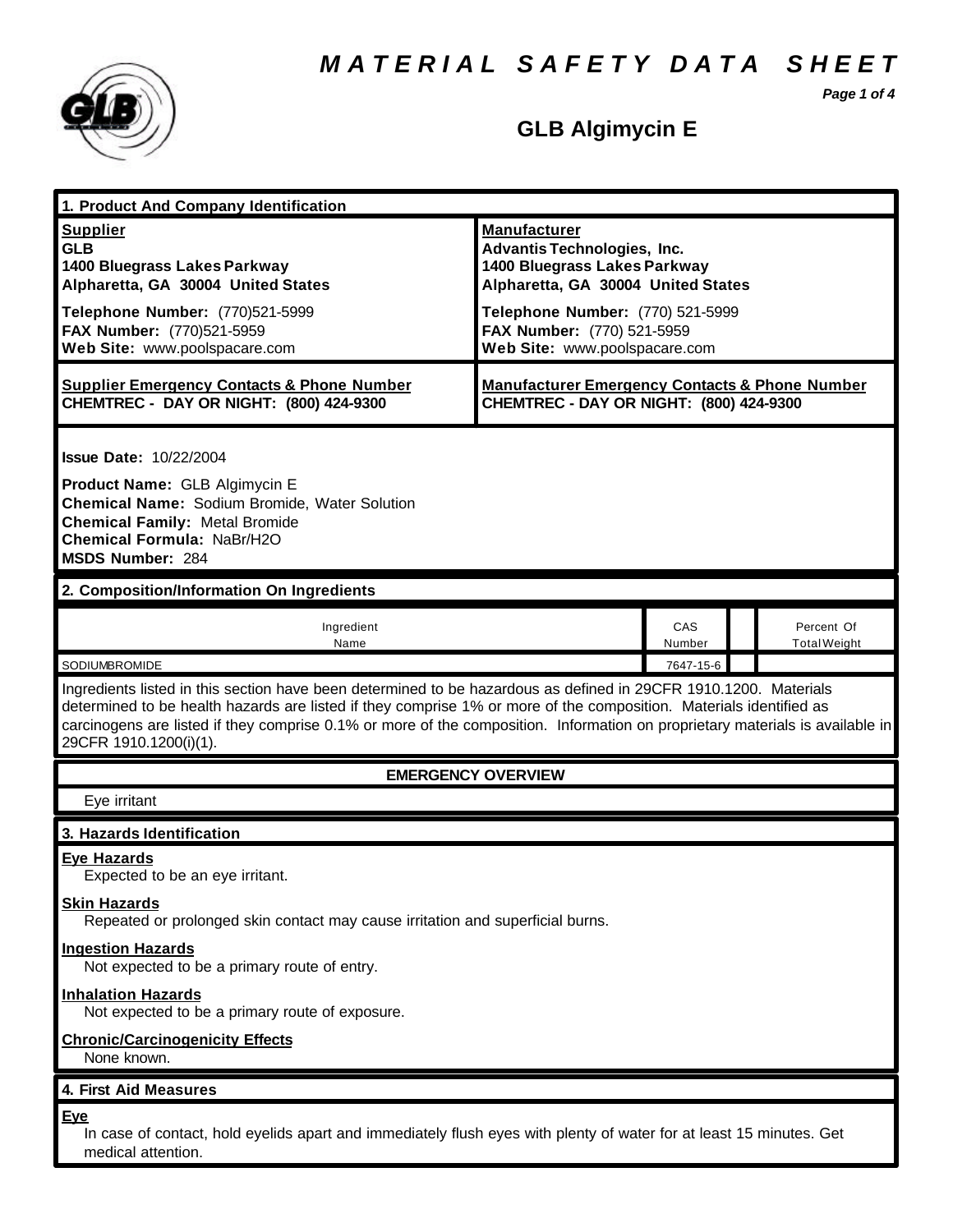# *M A T E R I A L S A F E T Y D A T A S H E E T Page 2 of 4*

# **GLB Algimycin E**

## **4. First Aid Measures - Continued**

#### **Skin**

Wash affected areas with soap and water.

#### **Ingestion**

DO NOT INDUCE VOMITING. Drink large amounts of water. Contact a physician or poison control.

#### **Inhalation**

If inhaled, move to fresh air.

#### **Fire Fighting (Pictograms)**



## **5. Fire Fighting Measures**

**Flammability Class:** Non-flammable **Lower Explosive Limit:** N/A **Upper Explosive Limit:** N/A

## **Fire And Explosion Hazards**

None known.

### **Extinguishing Media**

Use the appropriate extinguishing media for the surrounding fire.

#### **Fire Fighting Instructions**

Avoid breathing fumes.

# **6. Accidental Release Measures**

Avoid runoff to waterways and sewers. Use appropriate containers to avoid environmental contamination.Clean up spill immediately. Contain and/or absorb spill with inert material (e.g. sand, vermiculite).

#### **7. Handling And Storage**

## **Work/Hygienic Practices**

If repeated or prolonged skin contact or contamination of clothing is likely, protective clothing should be worn.

### **Protective Clothing (Pictograms)**



### **8. Exposure Controls/Personal Protection**

#### **Engineering Controls**

Local exhaust ventilation not required. Mechanical ventilation recommended.

#### **Eye/Face Protection**

Chemical goggles.

#### **Skin Protection**

If repeated or prolonged skin contact or contamination of clothing is likely, protective clothing should be worn. Protective gloves resistant to chemical penetration recommended.

#### **Respiratory Protection**

None under normal conditions.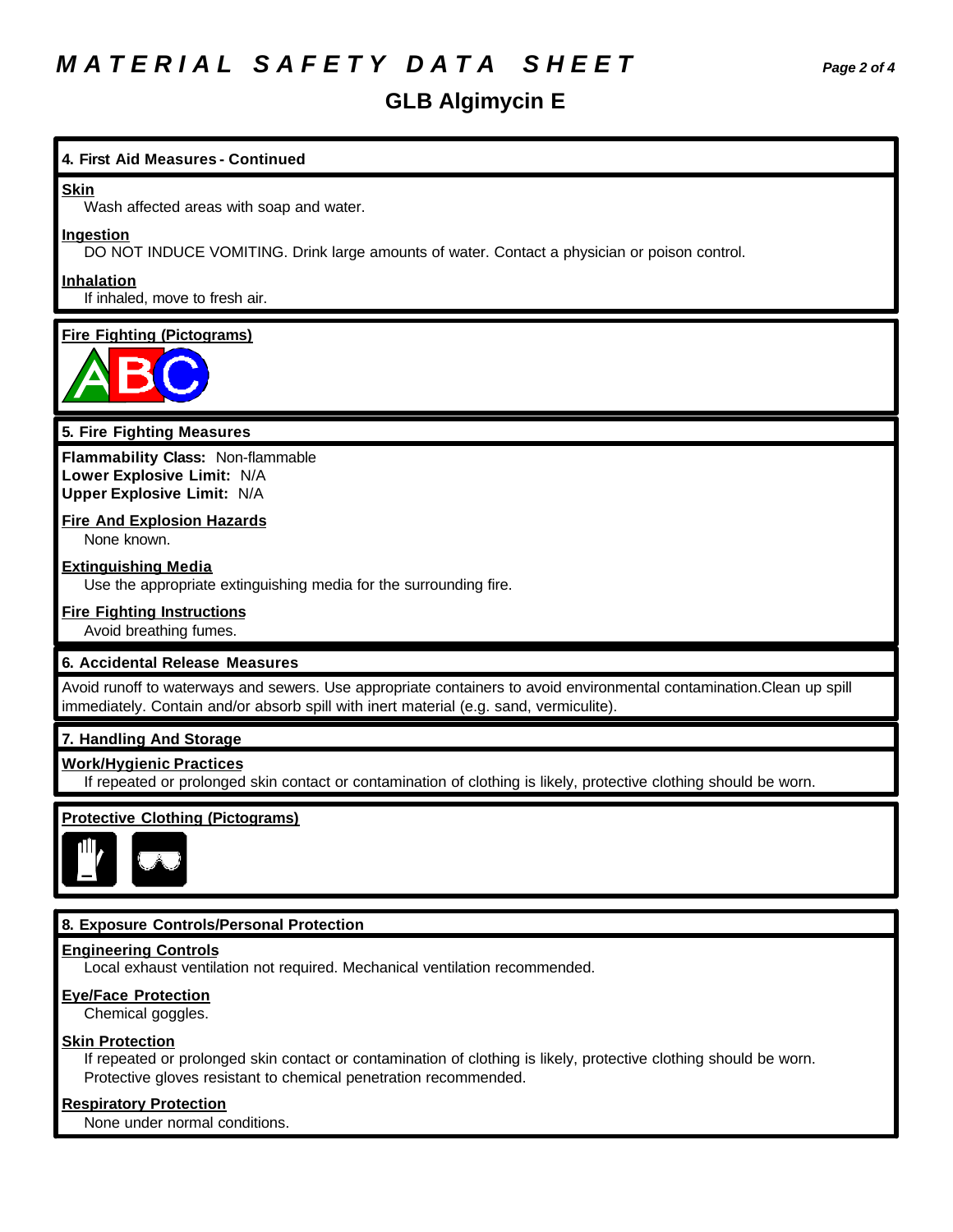# **GLB Algimycin E**

| 9. Physical And Chemical Properties                                                                                                                                                                                                                                                                                                                                       |
|---------------------------------------------------------------------------------------------------------------------------------------------------------------------------------------------------------------------------------------------------------------------------------------------------------------------------------------------------------------------------|
| <b>Appearance</b><br>Clear Liquid                                                                                                                                                                                                                                                                                                                                         |
| Odor<br>Little to no odor.                                                                                                                                                                                                                                                                                                                                                |
| <b>Chemical Type: Mixture</b><br><b>Physical State: Liquid</b><br>Boiling Point: 212-234 °F 110-112 °C<br>Specific Gravity: 1.41 @21C<br>Percent Volitales: 60% Water (by weight)<br>Vapor Pressure: 17.5 mm Hg@20C<br><b>Solubility: Miscible</b>                                                                                                                        |
| 10. Stability And Reactivity                                                                                                                                                                                                                                                                                                                                              |
| <b>Stability: Stable</b><br>Hazardous Polymerization: Will not occur.                                                                                                                                                                                                                                                                                                     |
| <b>Conditions To Avoid (Stability)</b><br>Extremely high heat.                                                                                                                                                                                                                                                                                                            |
| <b>Incompatible Materials</b><br>Stong acids and strong oxidizing agents; corrosive to aluminum.                                                                                                                                                                                                                                                                          |
| 11. Toxicological Information                                                                                                                                                                                                                                                                                                                                             |
| No Data Available                                                                                                                                                                                                                                                                                                                                                         |
| 12. Ecological Information                                                                                                                                                                                                                                                                                                                                                |
| No Data Available                                                                                                                                                                                                                                                                                                                                                         |
| 13. Disposal Considerations                                                                                                                                                                                                                                                                                                                                               |
| To the best of our knowledge, this product is not regulated by CERCLA/RCRA as a hazardous waste or material. However,<br>this product has not been tested for the toxicity characteristic via the Toxicity Characteristic Leaching Procedure. Please<br>refer to label for disposal method. Contact your Regional Office of EPA for guidance in disposal of this product. |
| 14. Transport Information                                                                                                                                                                                                                                                                                                                                                 |
| <b>Proper Shipping Name</b><br>Not Regulated                                                                                                                                                                                                                                                                                                                              |
| <b>Hazard Class</b><br>None Assigned                                                                                                                                                                                                                                                                                                                                      |
| <b>DOT Identification Number</b><br><b>NONE</b>                                                                                                                                                                                                                                                                                                                           |
| 15. Regulatory Information                                                                                                                                                                                                                                                                                                                                                |
| <b>U.S. Regulatory Information</b><br>TSCA: This material is exempt from the Toxic Substances Control Act (15 USC 2601-2629).<br>EPA Reg. No. 3377-25                                                                                                                                                                                                                     |

# **SARA Hazard Classes**

Acute Health Hazard

# **Canadian Regulatory Information**

Class D, Division 2B